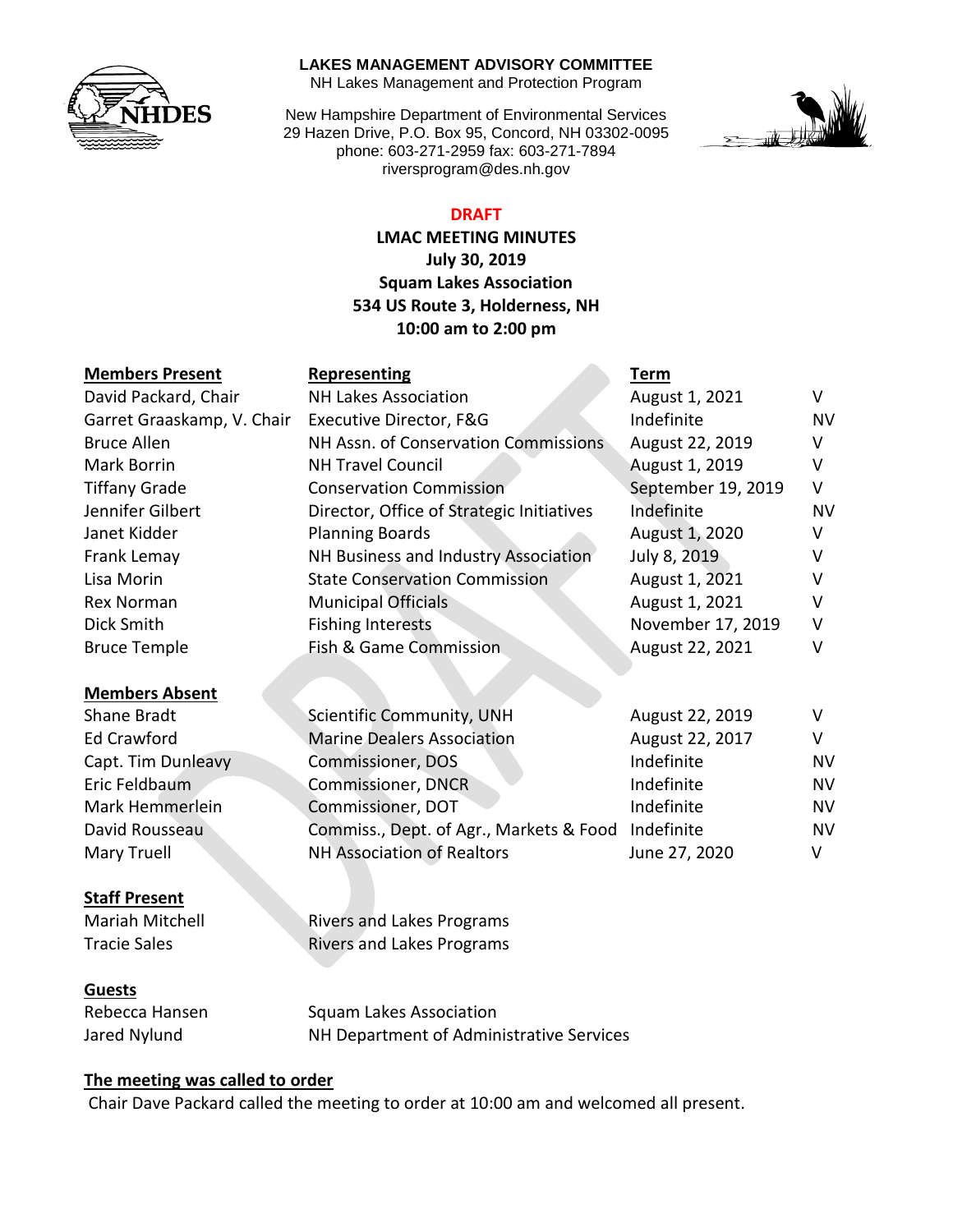### **I. Introductions/Minutes/Committee Business**

1) Welcome, Introductions and Brief Announcements LMAC members introduced themselves.

## 2) Consent Agenda

 *Tiffany Grade motioned to accept the consent agenda consisting of the January 16, 2019 LMAC Meeting Minutes, the January 16, 2019 RMAC and LMAC Joint Meeting Minutes, and the March 27, 2019 LMAC Non-Meeting Summary. Seconded by Bruce Temple.* 

Tiffany suggested two minor edits to the March 27, 2019 LMAC Non-Meeting Summary:

- II, section 3, paragraph 1: change the date 2014 to 2016
- II, section 3, paragraph 2: include DDT in the list of sediment testing performed by the Squam Lakes Association.

# *The LMAC voted all in favor with two abstentions to accept the consent agenda with the proposed changes to the March 27, 2019 LMAC Non-Meeting Summary.*

## **II. LMAC Business and LMPP Program Updates**

1) LMAC and Subcommittee Membership Update

Tracie Sales recommended that LMAC members whose memberships were soon expiring begin the process of membership renewal. Tracie asked if anyone who knew him could contact Ed Crawford, representing the Marine Trades Association, as his membership expired and the LMAC would benefit from an active representative of the Marine Trades Association.

## 2) Joint Subcommittee Activity Update

Mark Lombardi has become the lead for the Joint LMAC and RMAC Water Quality Indictors Study Subcommittee. A meeting will be scheduled for early October. This committee hopes to be able to assist in addressing questions regarding water quality for water bodies in New Hampshire. David Packard volunteered to be an additional member on the subcommittee.

## 3) LMPP Program Updates

- a) The Town of Windham closed the public boat access to Canobie Lake to non-town residents, and as a result NHDES has received a request from a Salem resident on Canobie Lake to construct a public boat access. There is currently kayak and fishing access from the Salem water pump station, but not motorized boat access. There are limited actions the state can take since the state does not own land on the lake. Canobie Lake is stocked with fish by New Hampshire Fish and Game Department, so it does need to have some form of public access. Garret Graaskamp explained that the required public access varies, and since Canobie Lake is not heavily stocked, not much public access is required. Rex Norman, a Windham resident, shared that the Windham selectmen have not yet banned the use of the ramp yet for Salem residents. Salem residents can use the boat ramp to remove their boats this fall, but they may not be able to use the ramp next spring.
- b) The 2018 NHDES report to the Public Waters Access Advisory Board has been drafted. This report is a summary of the activities NHDES has conducted relative to public water access. Tracie offered to post it on the LMAC Forum for members to view.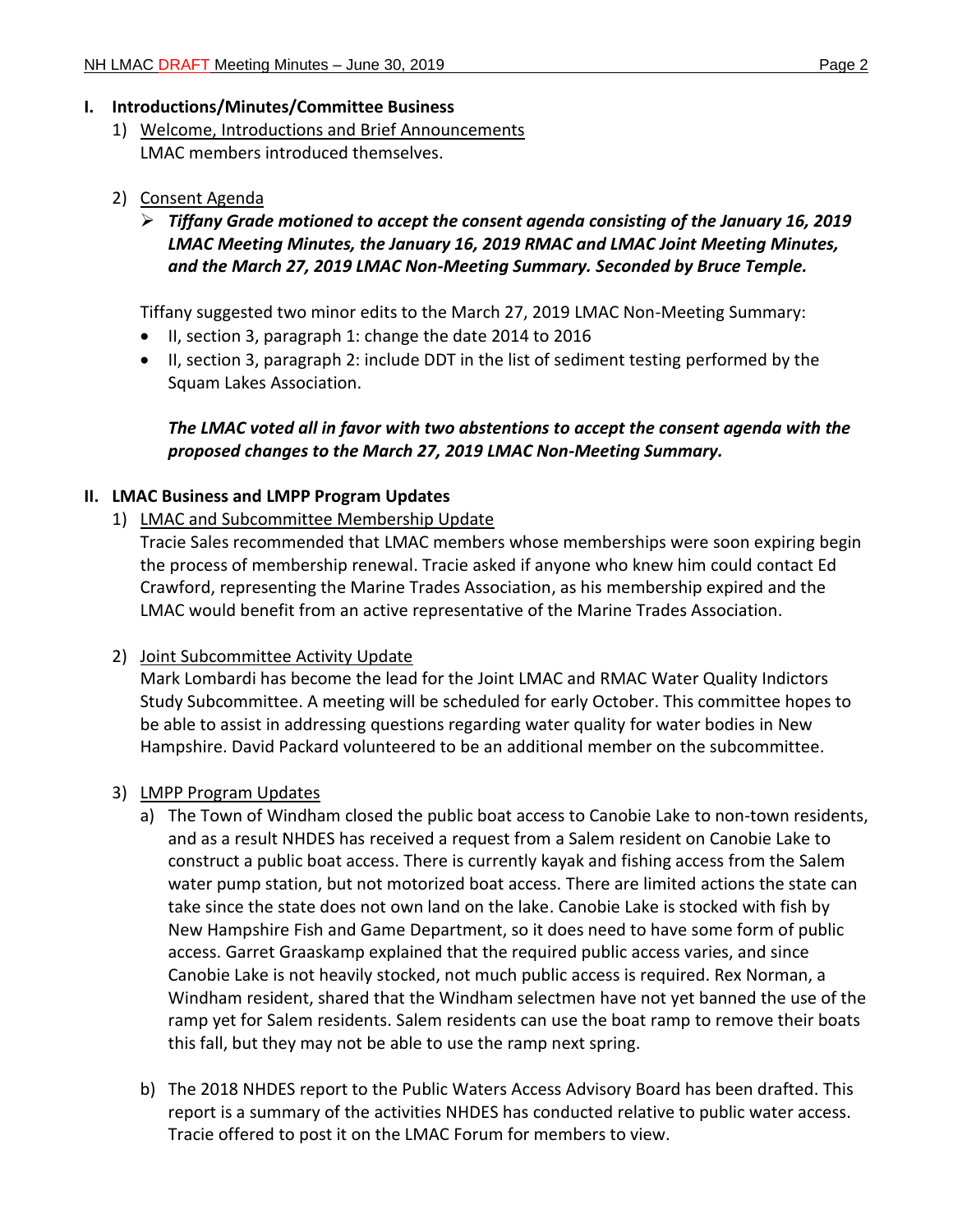- c) The budget for all New Hampshire state agencies, including NHDES, was vetoed by the Governor. The agencies are operating under a "continuing resolution" until a budget is approved. The Rivers and Lakes Management and Protection Programs are only slightly impacted, primarily for the Instream Flow Program assistant.
- d) There is presently a lake level investigation occurring at Newfound Lake. There are requests for the lake to be both higher for easier navigation and lower for easier shoreline structure maintenance. The NHDES Dam Bureau is in charge of the investigation to determine the ideal lake level.

#### **III. LMAC Member "Info-mercials"**

Rex Norman is the Community Development Director for Windham, NH. The Community Development Department provides support to other town boards and committees, as well as oversees the building permit and code enforcement process. Windham regulates work beyond 250 feet of a waterbody as part of their municipal watershed protection ordinance, and recently discovered that the ordinance was misunderstood and therefore unintentionally ignored by town staff. As a result, Rex and his department are working to amend prior errors and ensuring that there are no continuing issues going forward. Rex stated that most people do not realize that work beyond the 250-foot boundary has an impact on waterbodies because most people do not think on a watershed scale. The Community Development Department is looking for better ways to advise other town boards and committees and to increase communication between the town and state departments. Tracie suggested that Rex connect with her so they can strategize ways of increasing this communication.

#### **IV. Surplus Land Reviews**

#### 1) SLR 19-006 Hampton

Tracie summarized the proposed sale of 87-acres, excluding the footprints of both liquor stores, of the northbound and southbound Interstate-95 service areas in Hampton by the New Hampshire Liquor Commission (NHLC). The proposal is to sell the land to a developer to construct service areas similar to those provided along I-93 in Hooksett, including retail and fueling. Tracie showed maps of the wetlands throughout these properties and the habitat status of the area under the New Hampshire Fish and Game Wildlife Action Plan as well as an NHDES model that displays groundwater rise with expected sea-level rise in the coming years. The property on the southbound side of I-95 contains some wetlands and abuts the Taylor River and Taylor River Pond, while the properties along the northbound side contain prime wetlands and abut the Taylor River. The existing structures are likely constructed on fill that was placed there when the highway was constructed. Tracie stated that NHDES staff have expressed concerns about sea-level rise, groundwater intrusion from sea-level rise, marsh migration, salt water intrusion, and prime wetlands.

Jared Nylund of the New Hampshire Department of Administrative Services stated that his involvement with this project was to help NHLC dispose of state owned land. Jared pointed out that since this property will have sole access from the interstate, the New Hampshire Department of Transportation (DOT) and the Federal Highway Administration have oversite as to what types of uses are allowed on these properties. This could mean that recreational uses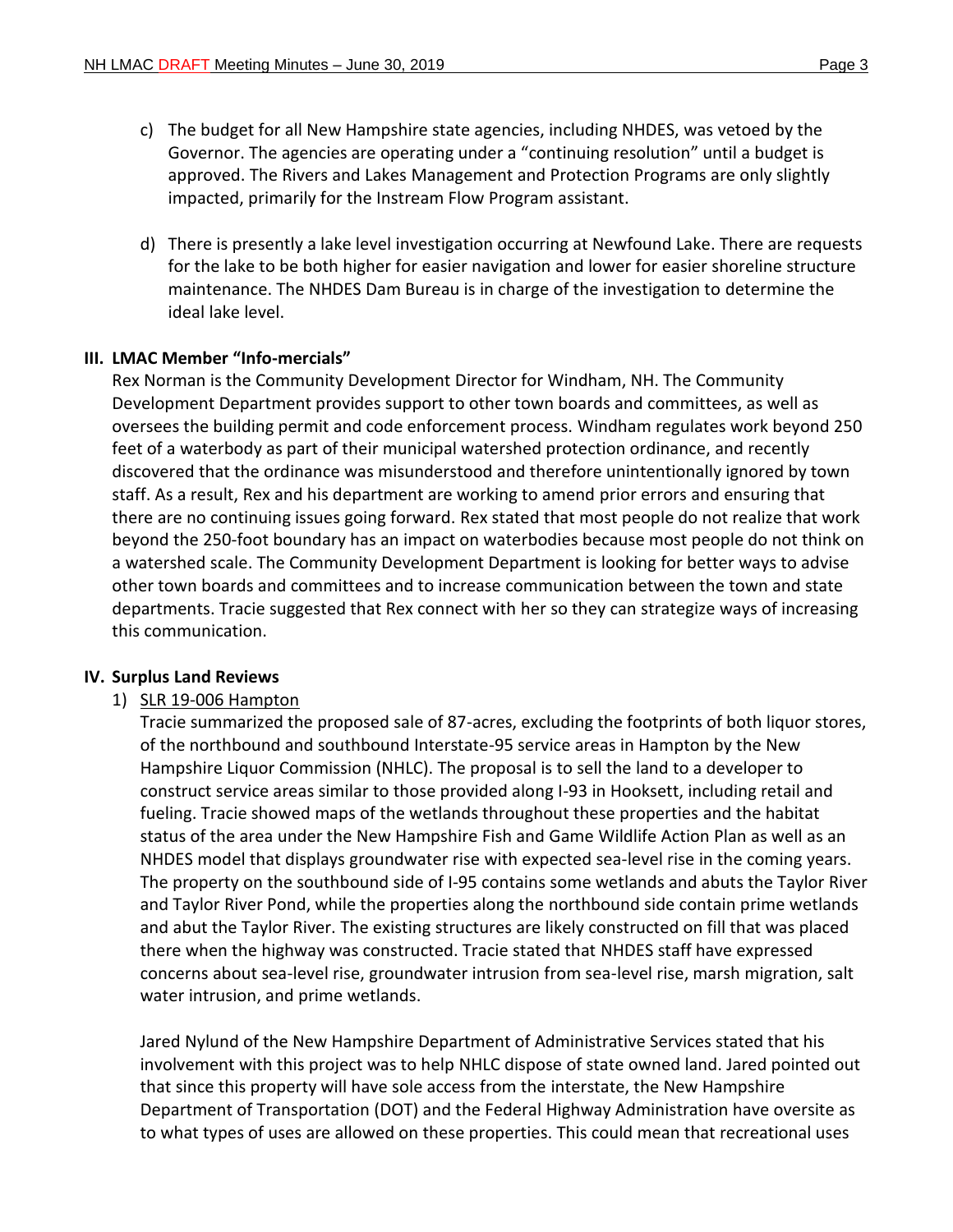such as a car top boat access to the Taylor River could be limited or not permitted. The properties were appraised for approximately \$26 million. DOT was not interested in purchasing the land along I-95 in Hampton as they did on I-93 in Hooksett. The NHLC is therefore looking to sell the land to a developer who will work with them to create the rest areas.

Garret Graaskamp asked Jared why the NHLC wanted to sell the property. Jared responded that the NHLC has debts and rather than trying to acquire funding from the legislature, the NHLC found that selling the land would be a more cost-effective way to acquire the needed funds. He added that the NHLC is not proposing to move development into the abutting wetlands.

Upon viewing the maps provided by NHDES, Garret noted that it would not be possible to construct a boat launch on the southbound side without placing fill in wetlands, and therefore should not be done. Garret suggested that the LMAC recommend that a traffic study be performed to estimate how many parking spaces would need to be added if these properties were to be developed further. Additionally, Garret pointed out that the LMAC should consider the value of the wetlands and any negative impacts should they become damaged or destroyed.

Multiple LMAC representatives expressed concern about the potential damage from development to the wetlands as well as concern about complications with rising groundwater levels in these properties. Garret stated that the biggest issue with this proposed sale is preserving the estuary wetlands as they are quite valuable.

Jared stated that the NHLC is working through the process to sell the land and determining any restrictions and requirements there will be for a future developer. This will allow the NHLC to develop a request for proposals for a real estate agent who can then find a buyer. The NHLC wishes to sell all 87 acres, excluding the building footprints, in one sale as they have no interest in retaining any of the remaining land.

David Packard had concerns that the NHLC did not have enough information to answer all of the questions and concerns presented by the LMAC, and that with so little information about what will happen to the land it is difficult for the LMAC to make decisions.

 *David Packard motioned that the state pursue subdividing the property to keep the developable land separate from the non-developable land, as they currently exist, to move forward with the sale. Second by Bruce Allen.*

Discussion: Garret recommended amending the motion to say 'existing, contiguous developable land.' David and Bruce A. accepted the friendly amendment. David restated the amended motion:

 *David Packard motioned that the LMAC recommend that the sale of the property be limited to existing, contiguous developable land with a subdivision made prior to the sale. Second by Bruce Allen. Motion passed unanimously.*